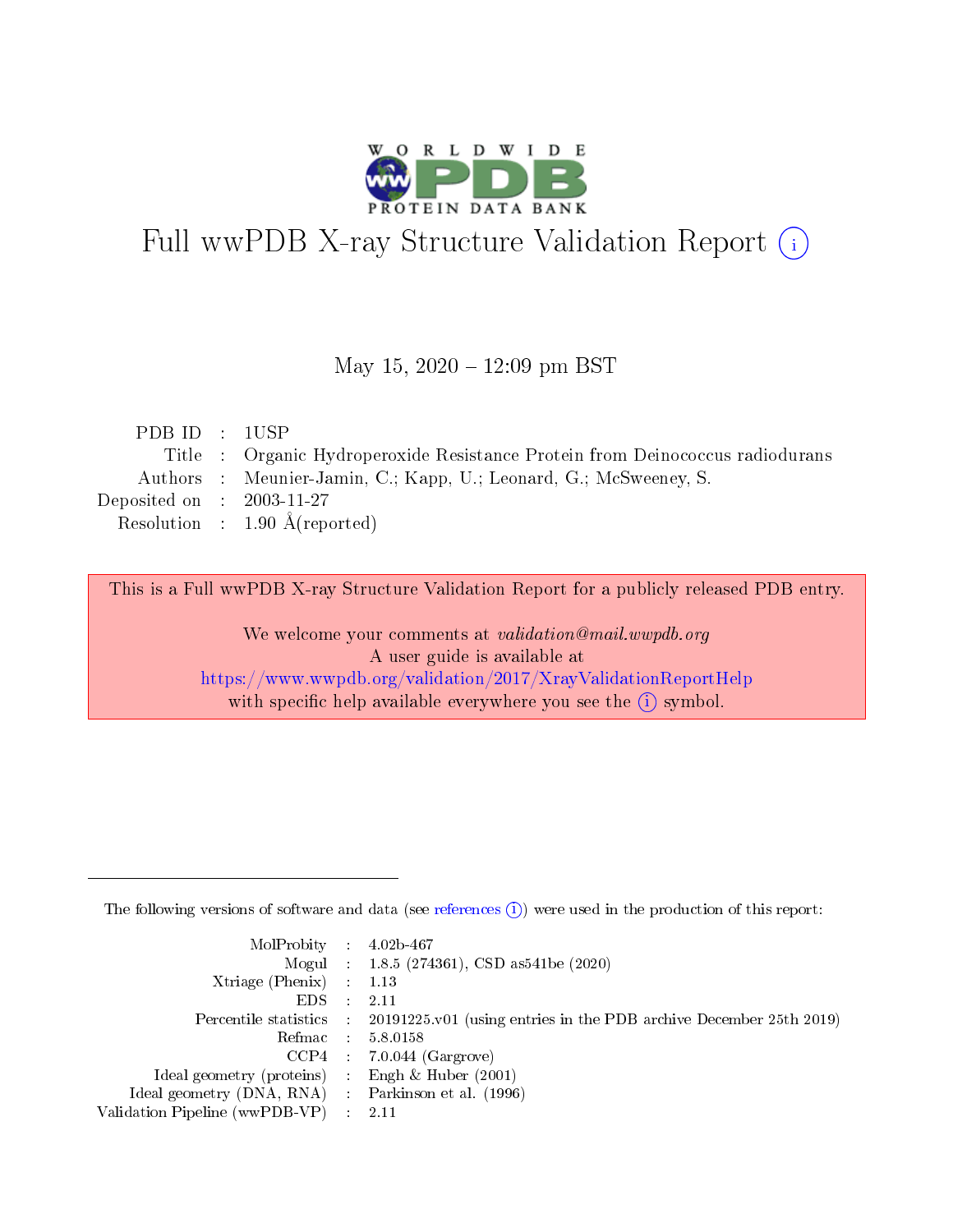## 1 [O](https://www.wwpdb.org/validation/2017/XrayValidationReportHelp#overall_quality)verall quality at a glance  $(i)$

The following experimental techniques were used to determine the structure: X-RAY DIFFRACTION

The reported resolution of this entry is 1.90 Å.

Percentile scores (ranging between 0-100) for global validation metrics of the entry are shown in the following graphic. The table shows the number of entries on which the scores are based.



| Metric                | Whole archive<br>$(\#\mathrm{Entries})$ | Similar resolution<br>$(\#\text{Entries}, \text{resolution range}(\text{\AA}))$ |  |  |
|-----------------------|-----------------------------------------|---------------------------------------------------------------------------------|--|--|
| $R_{free}$            | 130704                                  | 6207 $(1.90-1.90)$                                                              |  |  |
| Clashscore            | 141614                                  | 6847 $(1.90-1.90)$                                                              |  |  |
| Ramachandran outliers | 138981                                  | $6760(1.90-1.90)$                                                               |  |  |
| Sidechain outliers    | 138945                                  | $6760(1.90-1.90)$                                                               |  |  |
| RSRZ outliers         | 127900                                  | $6082(1.90-1.90)$                                                               |  |  |

The table below summarises the geometric issues observed across the polymeric chains and their fit to the electron density. The red, orange, yellow and green segments on the lower bar indicate the fraction of residues that contain outliers for  $>=3, 2, 1$  and 0 types of geometric quality criteria respectively. A grey segment represents the fraction of residues that are not modelled. The numeric value for each fraction is indicated below the corresponding segment, with a dot representing fractions <=5% The upper red bar (where present) indicates the fraction of residues that have poor fit to the electron density. The numeric value is given above the bar.

| Mol | Chain | Length | Quality of chain |     |                  |  |
|-----|-------|--------|------------------|-----|------------------|--|
|     |       | 139    | 9%<br>86%        | 11% | $\bullet\bullet$ |  |
|     |       | 139    | 6%<br>89%        | 7%  |                  |  |

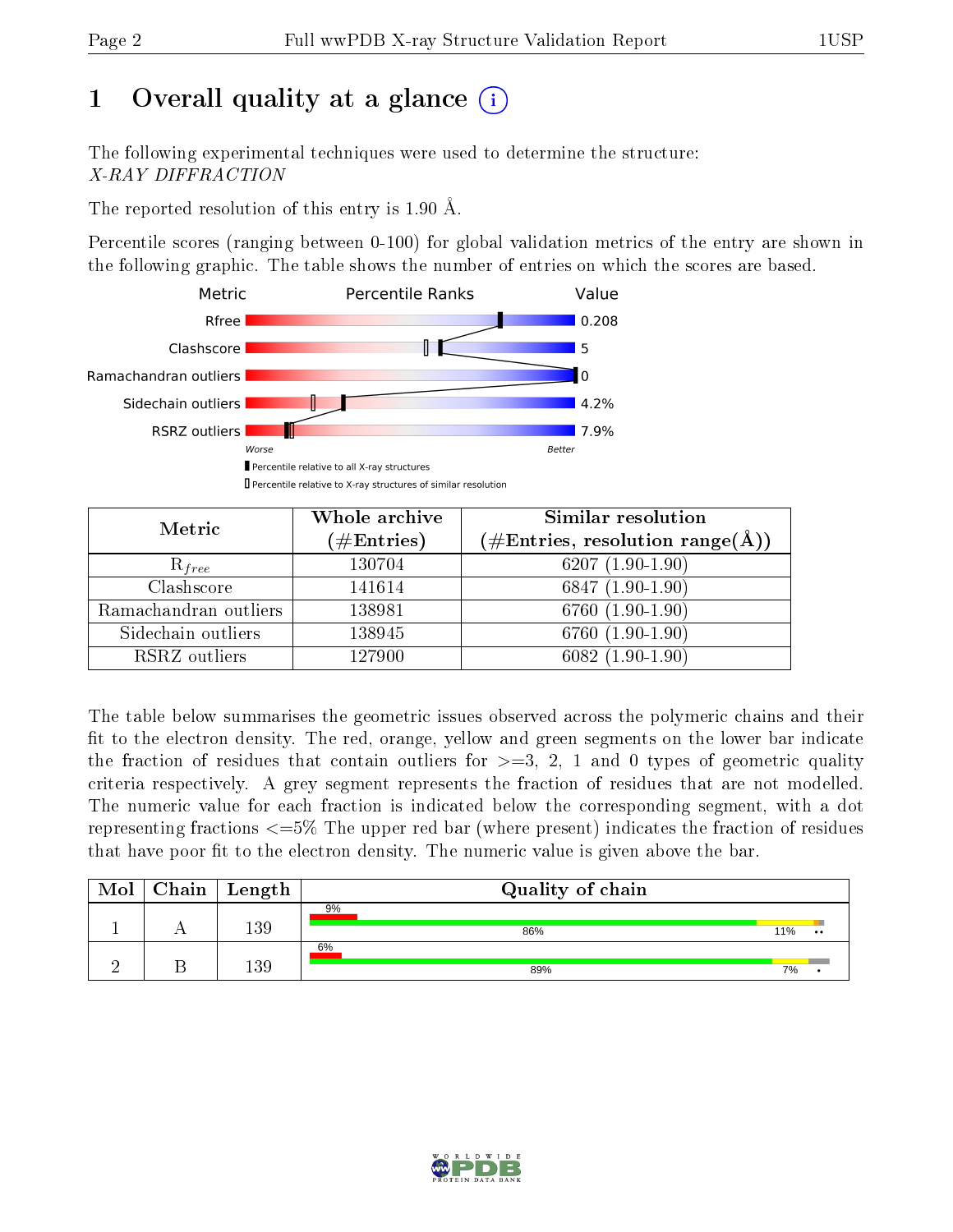# 2 Entry composition (i)

There are 4 unique types of molecules in this entry. The entry contains 2100 atoms, of which 0 are hydrogens and 0 are deuteriums.

In the tables below, the ZeroOcc column contains the number of atoms modelled with zero occupancy, the AltConf column contains the number of residues with at least one atom in alternate conformation and the Trace column contains the number of residues modelled with at most 2 atoms.

Molecule 1 is a protein called ORGANIC HYDROPEROXIDE RESISTANCE PROTEIN.

| Mol | Chain Residues | $\rm{Atoms}$ |     |     |     |  | $\text{ZeroOcc}$   AltConf   Trace |  |  |
|-----|----------------|--------------|-----|-----|-----|--|------------------------------------|--|--|
|     | 137            | Total<br>982 | 602 | 182 | 194 |  | <b>Se</b>                          |  |  |

Molecule 2 is a protein called ORGANIC HYDROPEROXIDE RESISTANCE PROTEIN.

| Mol | $\text{Chain}$ | Residues | $\rm{Atoms}$                    |     |      |     |  | ZeroOcc | $\vert$ AltConf $\vert$ | $^{\mathrm{+}}$ Trace |  |
|-----|----------------|----------|---------------------------------|-----|------|-----|--|---------|-------------------------|-----------------------|--|
| ↵   |                | 134      | $\mathbf{\tau}$<br>lotal<br>965 | 590 | l 75 | 196 |  | 5e      |                         |                       |  |

There is a discrepancy between the modelled and reference sequences:

|  |            |     | Chain   Residue   Modelled   Actual   Comment | Reference  |
|--|------------|-----|-----------------------------------------------|------------|
|  | <b>ASN</b> | GLU | conflict                                      | UNP Q9RTA8 |

• Molecule 3 is GLYCEROL (three-letter code: GOL) (formula:  $C_3H_8O_3$ ).



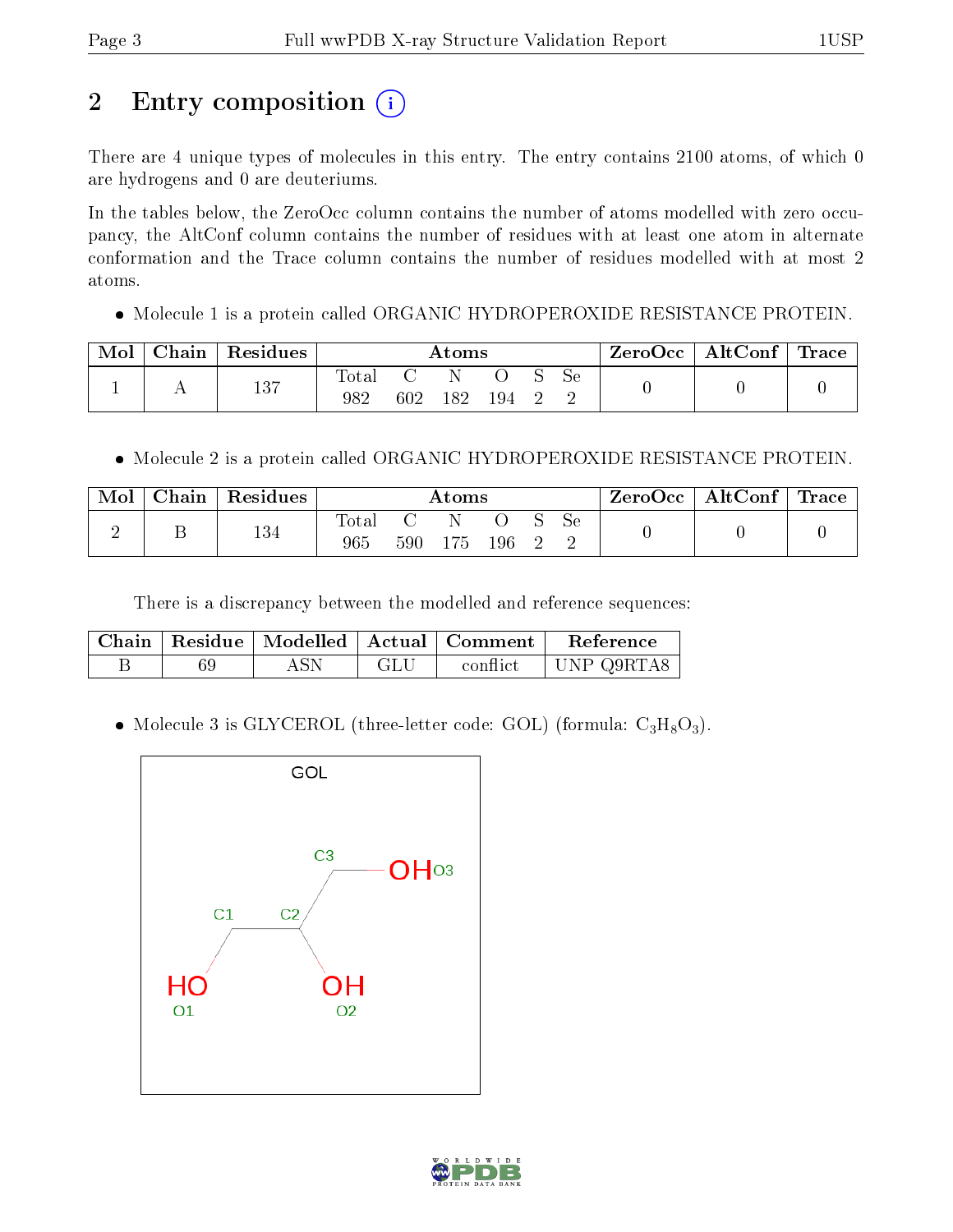| Mol |   | Chain Residues | Atoms                                                    | ZeroOcc   AltConf |
|-----|---|----------------|----------------------------------------------------------|-------------------|
| 3   |   |                | Total<br>$\left( \right)$<br>C<br>6<br>3<br>3            |                   |
| 3   |   |                | Total<br>$\rm C$<br>$\Omega$<br>3 <sup>1</sup><br>6<br>3 |                   |
| 3   | В |                | Total<br>$\left( \right)$<br>C<br>3<br>6<br>3            |                   |
| 3   | B |                | Total<br>C<br>$\left( \right)$<br>3<br>3<br>6            |                   |
|     |   |                | Total<br>C<br>3<br>3                                     |                   |

 $\bullet\,$  Molecule 4 is water.

|  | $Mol$   Chain   Residues | Atoms                | ZeroOcc   AltConf |
|--|--------------------------|----------------------|-------------------|
|  | 56                       | Total O<br>56<br>56  |                   |
|  | -67                      | Total O<br>67<br>-67 |                   |

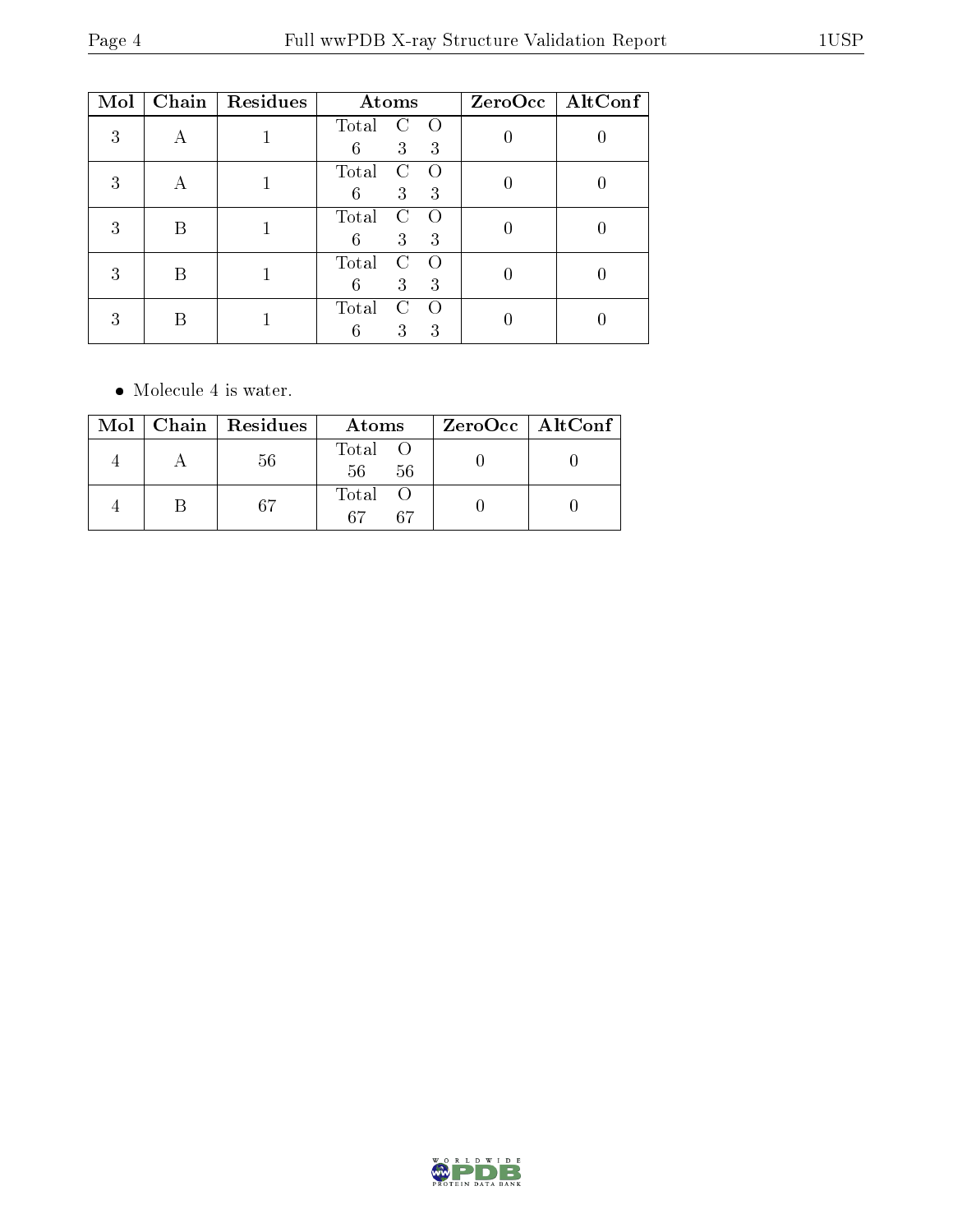## 3 Residue-property plots  $(i)$

These plots are drawn for all protein, RNA and DNA chains in the entry. The first graphic for a chain summarises the proportions of the various outlier classes displayed in the second graphic. The second graphic shows the sequence view annotated by issues in geometry and electron density. Residues are color-coded according to the number of geometric quality criteria for which they contain at least one outlier: green  $= 0$ , yellow  $= 1$ , orange  $= 2$  and red  $= 3$  or more. A red dot above a residue indicates a poor fit to the electron density (RSRZ  $> 2$ ). Stretches of 2 or more consecutive residues without any outlier are shown as a green connector. Residues present in the sample, but not in the model, are shown in grey.

• Molecule 1: ORGANIC HYDROPEROXIDE RESISTANCE PROTEIN



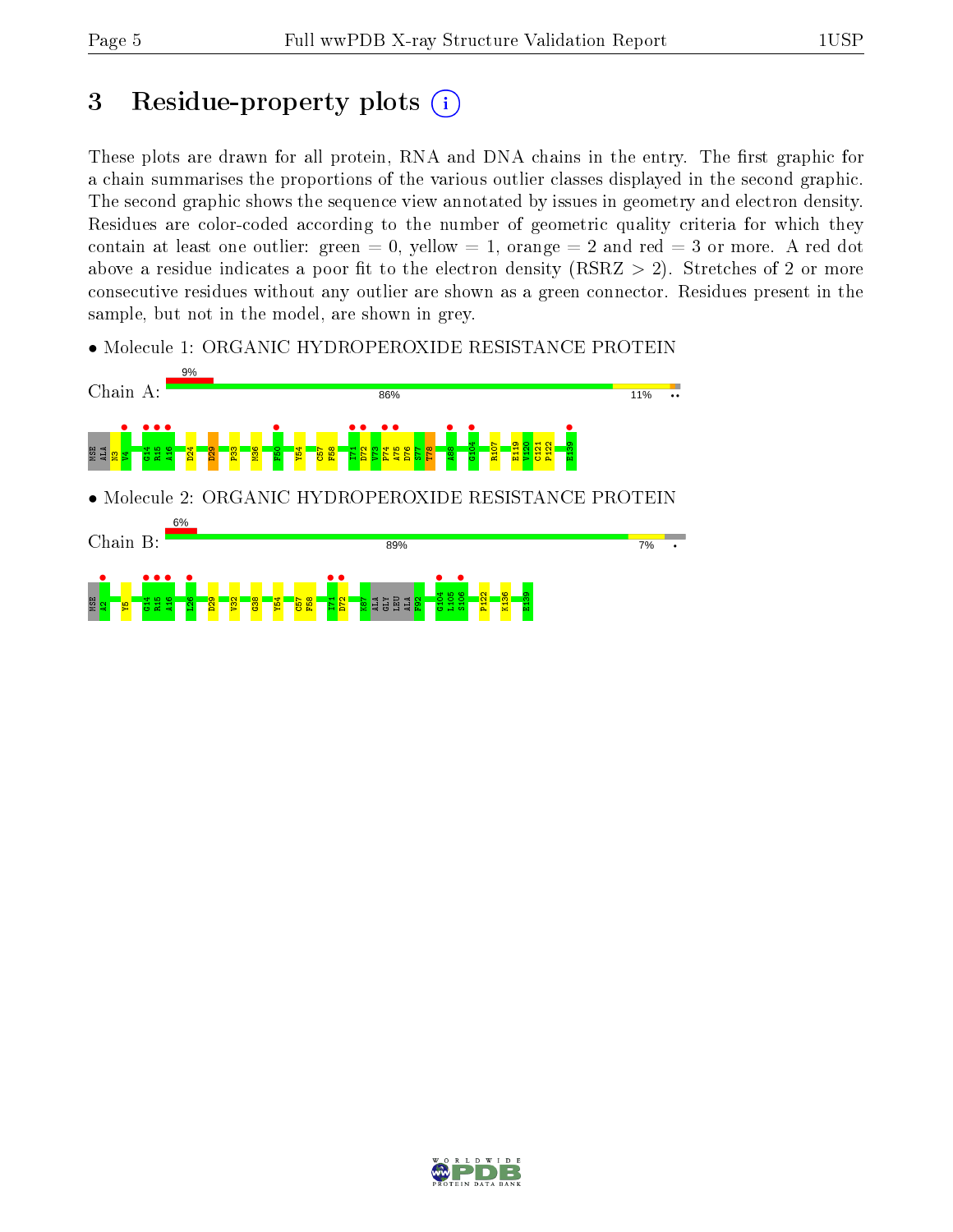# 4 Data and refinement statistics  $(i)$

| Property                                                             | Value                                                       | Source     |
|----------------------------------------------------------------------|-------------------------------------------------------------|------------|
| Space group                                                          | P 1 21 1                                                    | Depositor  |
| Cell constants                                                       | $56.60\text{\AA}$<br>$45.41\text{\AA}$<br>$49.46\text{\AA}$ | Depositor  |
| a, b, c, $\alpha$ , $\beta$ , $\gamma$                               | $90.00^\circ$<br>$90.27^\circ$<br>$90.00^\circ$             |            |
| Resolution $(A)$                                                     | 49.40<br>$-1.90$                                            | Depositor  |
|                                                                      | 28.85<br>$-1.90$                                            | <b>EDS</b> |
| % Data completeness                                                  | $91.0(49.40-1.90)$                                          | Depositor  |
| (in resolution range)                                                | $90.8(28.85-1.90)$                                          | <b>EDS</b> |
| $R_{merge}$                                                          | 0.05                                                        | Depositor  |
| $\mathrm{R}_{sym}$                                                   | (Not available)                                             | Depositor  |
| $\langle I/\sigma(I) \rangle^{-1}$                                   | 2.33 (at $1.91\text{\AA}$ )                                 | Xtriage    |
| Refinement program                                                   | <b>REFMAC</b>                                               | Depositor  |
|                                                                      | 0.171,<br>0.204                                             | Depositor  |
| $R, R_{free}$                                                        | 0.181<br>0.208                                              | DCC        |
| $R_{free}$ test set                                                  | 922 reflections $(5.11\%)$                                  | wwPDB-VP   |
| Wilson B-factor $(A^2)$                                              | 25.9                                                        | Xtriage    |
| Anisotropy                                                           | 0.540                                                       | Xtriage    |
| Bulk solvent $k_{sol}(e/\mathring{A}^3)$ , $B_{sol}(\mathring{A}^2)$ | $0.39$ , $53.1$                                             | <b>EDS</b> |
| L-test for twinning <sup>2</sup>                                     | $< L >$ = 0.49, $< L2$ > = 0.32                             | Xtriage    |
| Estimated twinning fraction                                          | $0.036$ for h,-k,-l                                         | Xtriage    |
| $F_o, F_c$ correlation                                               | 0.96                                                        | <b>EDS</b> |
| Total number of atoms                                                | 2100                                                        | wwPDB-VP   |
| Average B, all atoms $(A^2)$                                         | 30.0                                                        | wwPDB-VP   |

Xtriage's analysis on translational NCS is as follows: The largest off-origin peak in the Patterson function is  $7.16\%$  of the height of the origin peak. No significant pseudotranslation is detected.

<sup>&</sup>lt;sup>2</sup>Theoretical values of  $\langle |L| \rangle$ ,  $\langle L^2 \rangle$  for acentric reflections are 0.5, 0.333 respectively for untwinned datasets, and 0.375, 0.2 for perfectly twinned datasets.



<span id="page-5-1"></span><span id="page-5-0"></span><sup>1</sup> Intensities estimated from amplitudes.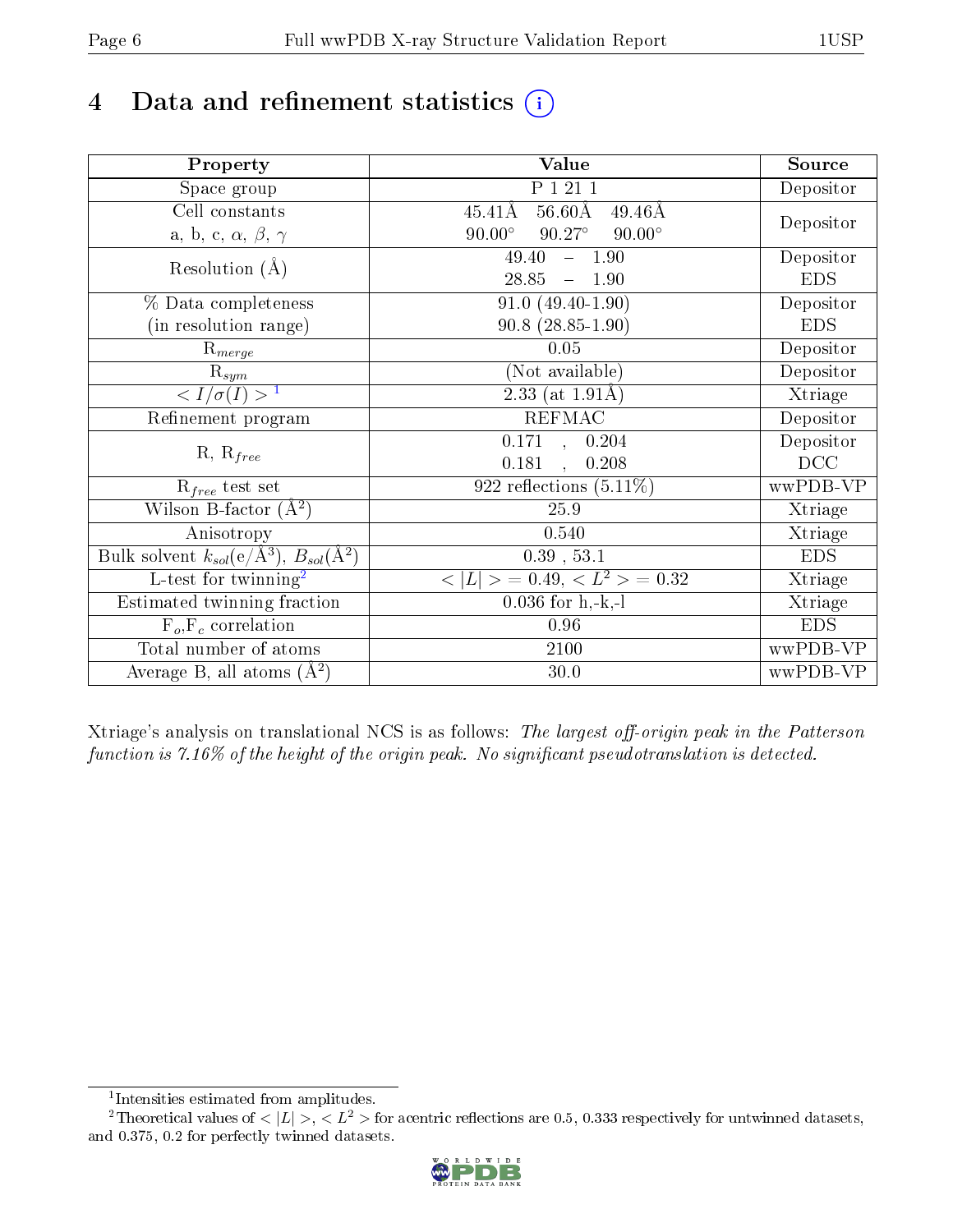## 5 Model quality  $(i)$

## 5.1 Standard geometry  $(i)$

Bond lengths and bond angles in the following residue types are not validated in this section: GOL

The Z score for a bond length (or angle) is the number of standard deviations the observed value is removed from the expected value. A bond length (or angle) with  $|Z| > 5$  is considered an outlier worth inspection. RMSZ is the root-mean-square of all Z scores of the bond lengths (or angles).

| Mol | Chain |      | Bond lengths | Bond angles |                     |  |
|-----|-------|------|--------------|-------------|---------------------|--|
|     |       | RMSZ | $\ Z\  > 5$  | RMSZ        | $\# Z  > 5$         |  |
|     |       | 0.50 | 0/995        | 0.79        | $3/1347(0.2\%)$     |  |
| 2   | R     | 0.43 | 0/977        | 0.74        | $2/1322(0.2\%)$     |  |
| ΑH  | ΑH    | 0.47 | 0/1972       | 0.77        | 5/2669<br>$(0.2\%)$ |  |

Chiral center outliers are detected by calculating the chiral volume of a chiral center and verifying if the center is modelled as a planar moiety or with the opposite hand.A planarity outlier is detected by checking planarity of atoms in a peptide group, atoms in a mainchain group or atoms of a sidechain that are expected to be planar.

|  | $\mid$ Mol $\mid$ Chain $\mid$ #Chirality outliers $\mid$ #Planarity outliers $'$ |
|--|-----------------------------------------------------------------------------------|
|  |                                                                                   |

There are no bond length outliers.

All (5) bond angle outliers are listed below:

| Mol | Chain | Res | Type           | Atoms       |      | Observed $(°)$ | Ideal(°) |
|-----|-------|-----|----------------|-------------|------|----------------|----------|
|     |       | 72  | A SP           | $CB-CG-OD2$ | 5.80 | 123.52         | 118.30   |
|     |       | 24  | A SP           | $CB-CG-OD2$ | 5.78 | 123.50         | 118.30   |
| റ   |       | 29  | A SP           | $CB-CG-OD2$ | 5.62 | 123.35         | 118.30   |
| റ   |       | 72  | A SP           | $CB-CG-OD2$ | 5.53 | 123.28         | 118.30   |
|     |       | 29  | $\triangle$ SP | $CB-CG-OD2$ | 5.14 | 122.92         | 118.30   |

All (1) chirality outliers are listed below:

| Mol   Chain   Res   Type   Atom |  |  |
|---------------------------------|--|--|
|                                 |  |  |

There are no planarity outliers.

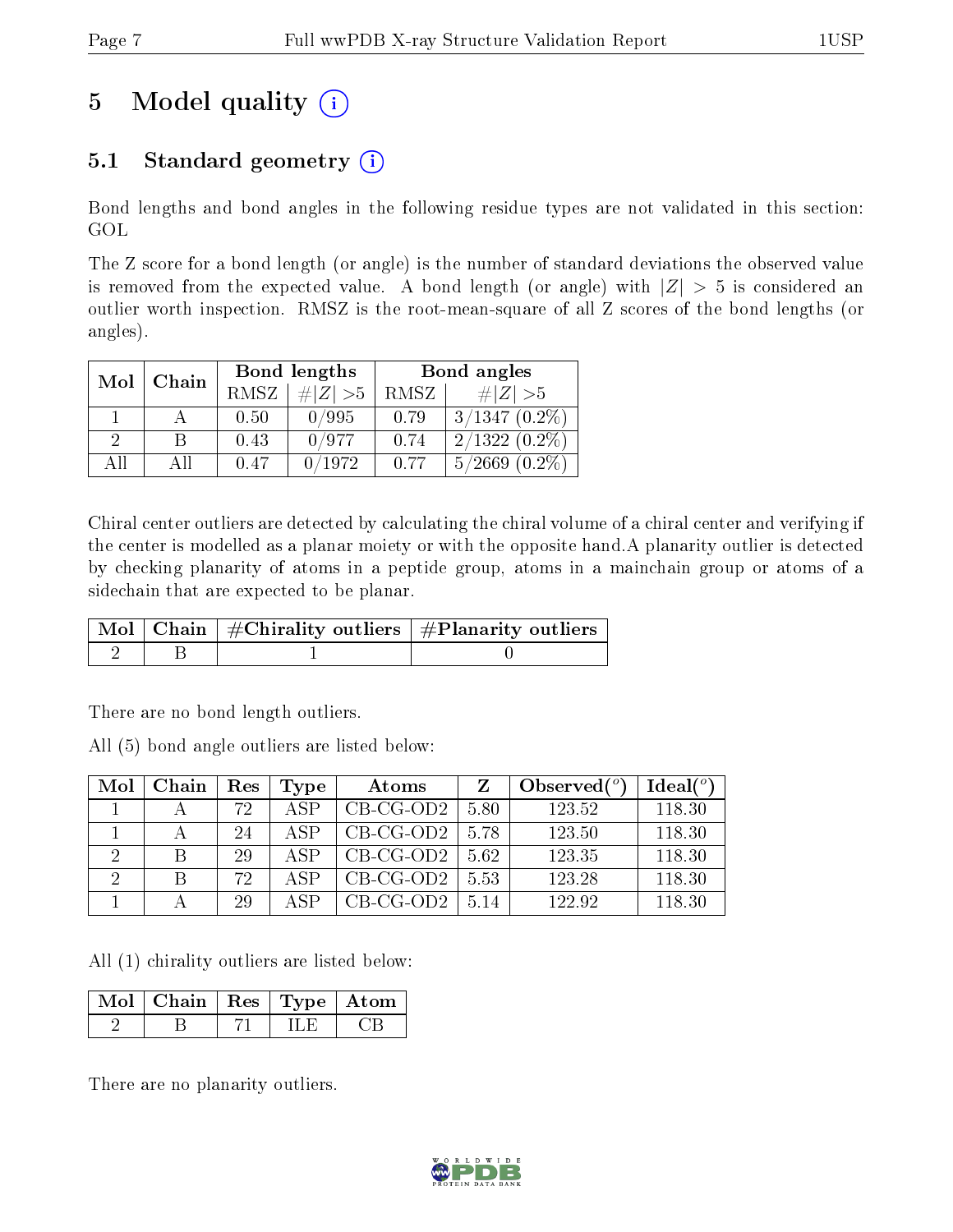### 5.2 Too-close contacts  $(i)$

In the following table, the Non-H and H(model) columns list the number of non-hydrogen atoms and hydrogen atoms in the chain respectively. The H(added) column lists the number of hydrogen atoms added and optimized by MolProbity. The Clashes column lists the number of clashes within the asymmetric unit, whereas Symm-Clashes lists symmetry related clashes.

|  |      | Mol   Chain   Non-H   H(model)   H(added) |      |    | $\boldsymbol{\mathrm{Class}} \mid \boldsymbol{\mathrm{Symm\text{-}Class}}$ |
|--|------|-------------------------------------------|------|----|----------------------------------------------------------------------------|
|  | 982  |                                           | 936  | 13 |                                                                            |
|  | 965  |                                           | 904  |    |                                                                            |
|  | 19   |                                           | 16   |    |                                                                            |
|  |      |                                           |      |    |                                                                            |
|  | 56   |                                           |      |    |                                                                            |
|  | 67   |                                           |      |    |                                                                            |
|  | 2100 |                                           | 1880 |    |                                                                            |

The all-atom clashscore is defined as the number of clashes found per 1000 atoms (including hydrogen atoms). The all-atom clashscore for this structure is 5.

All (16) close contacts within the same asymmetric unit are listed below, sorted by their clash magnitude.

| Atom-1            | Atom-2            | Interatomic    | Clash         |
|-------------------|-------------------|----------------|---------------|
|                   |                   | distance $(A)$ | overlap $(A)$ |
| 1: A:57: CYS:HG   | 1: A:121: CYS:HG  | 1.12           | 0.93          |
| 1:A:33:PRO:HG2    | 1: A:36: MSE: HE1 | 1.76           | 0.67          |
| 1: A:36: MSE:HE2  | 2: B: 5: TYR: HB2 | 1.85           | 0.57          |
| 2:B:57:CYS:SG     | 2:B:122:PRO:HD2   | 2.49           | 0.53          |
| 1: A:57: CYS:SG   | 1:A:122:PRO:HD2   | 2.49           | 0.52          |
| 1: A:29: ASP:HB3  | 3:A:1141:GOL:H2   | 1.94           | 0.49          |
| 2:B:5:TYR:HA      | 3:B:1142:GOL:H2   | 1.95           | 0.49          |
| 1:A:74:PRO:O      | 1:A:75:ALA:HB3    | 2.13           | 0.48          |
| 1: A: 33: PRO: CG | 1: A:36: MSE: HE1 | 2.43           | 0.46          |
| 1:A:75:ALA:O      | 1: A:76: ASP:CB   | 2.63           | 0.46          |
| 1:A:107:ARG:NH2   | 4: A: 2039: HOH:O | 2.51           | 0.44          |
| 1: A:36: MSE:HE2  | 2: B: 5: TYR: CB  | 2.47           | 0.44          |
| 1: A:78:THR:CG2   | 4: A: 2027: HOH:O | 2.66           | 0.44          |
| 1:A:74:PRO:O      | 1:A:75:ALA:CB     | 2.68           | 0.42          |
| 2:B:32:VAL:HB     | 2:B:38:GLY:HA3    | 2.02           | 0.42          |
| 1:A:33:PRO:HB2    | 1: A:36:MSE:CE    | 2.51           | 0.41          |

There are no symmetry-related clashes.

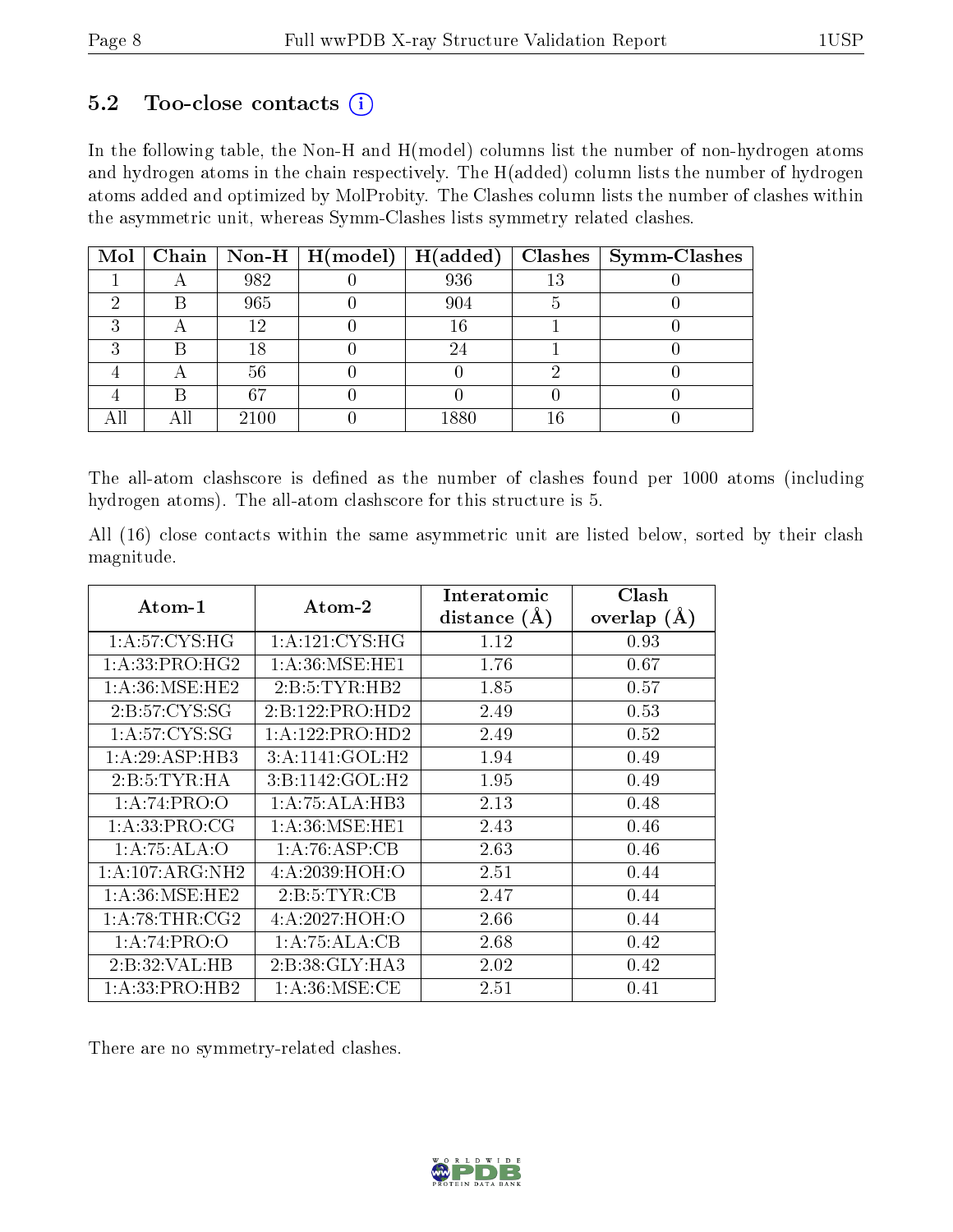### 5.3 Torsion angles (i)

#### 5.3.1 Protein backbone  $(i)$

In the following table, the Percentiles column shows the percent Ramachandran outliers of the chain as a percentile score with respect to all X-ray entries followed by that with respect to entries of similar resolution.

The Analysed column shows the number of residues for which the backbone conformation was analysed, and the total number of residues.

| Mol | Chain | Analysed                      | Favoured          | Allowed   | Outliers | Percentiles         |               |
|-----|-------|-------------------------------|-------------------|-----------|----------|---------------------|---------------|
|     |       | $135/139$ (97\%)   128 (95\%) |                   | 7(5%)     |          | $\vert$ 100 $\vert$ | $\boxed{100}$ |
|     | В     | $130/139(94\%)$               | $\perp$ 126 (97%) | 4(3%)     |          | 100                 | 100           |
| All | Аll   | $265/278$ (95\%)   254 (96\%) |                   | 11 $(4%)$ |          | 100                 |               |

There are no Ramachandran outliers to report.

#### 5.3.2 Protein sidechains  $(i)$

In the following table, the Percentiles column shows the percent sidechain outliers of the chain as a percentile score with respect to all X-ray entries followed by that with respect to entries of similar resolution.

The Analysed column shows the number of residues for which the sidechain conformation was analysed, and the total number of residues.

| Mol | Chain | Analysed         | Rotameric | Outliers | Percentiles |
|-----|-------|------------------|-----------|----------|-------------|
|     |       | 95/99(96%)       | 90(95%)   | 5(5%)    | 13<br>22    |
|     |       | $94/99$ $(95\%)$ | 91(97%)   | 3(3%)    | 30<br>39    |
| All | Αll   | $189/198(96\%)$  | 181 (96%) | $8(4\%)$ | 20<br>30    |

All (8) residues with a non-rotameric sidechain are listed below:

| Mol            | Chain | Res | Type             |
|----------------|-------|-----|------------------|
|                |       | 3   | $\overline{ASN}$ |
| 1              |       | 54  | <b>TYR</b>       |
|                |       | 58  | PHE              |
|                |       | 78  | THR              |
|                |       | 119 | GLU              |
| $\overline{2}$ | B     | 54  | <b>TYR</b>       |
| $\overline{2}$ | В     | 58  | PHE              |
| 2              |       | 136 | <b>LYS</b>       |

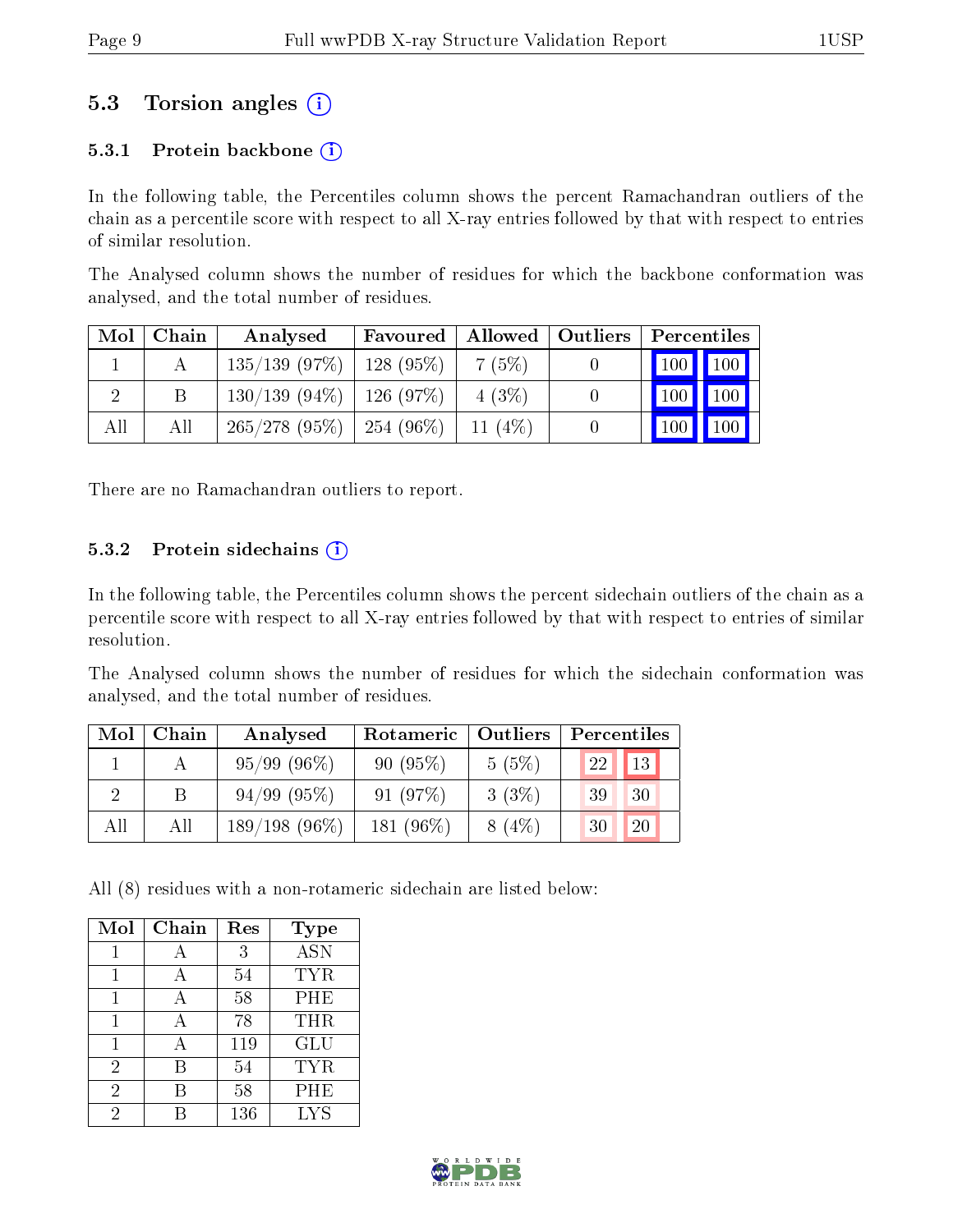Some sidechains can be flipped to improve hydrogen bonding and reduce clashes. All (3) such sidechains are listed below:

| $\operatorname{Mol}$ | Chain | $\operatorname{Res}% \left( \mathcal{N}\right) \equiv\operatorname{Res}(\mathcal{N}_{0})\cap\mathcal{N}_{1}$ | Type |
|----------------------|-------|--------------------------------------------------------------------------------------------------------------|------|
|                      |       | 115                                                                                                          |      |
|                      |       | 118                                                                                                          |      |
|                      |       |                                                                                                              | 21.  |

#### 5.3.3 RNA $(i)$

There are no RNA molecules in this entry.

#### 5.4 Non-standard residues in protein, DNA, RNA chains (i)

There are no non-standard protein/DNA/RNA residues in this entry.

#### 5.5 Carbohydrates (i)

There are no carbohydrates in this entry.

### 5.6 Ligand geometry (i)

5 ligands are modelled in this entry.

In the following table, the Counts columns list the number of bonds (or angles) for which Mogul statistics could be retrieved, the number of bonds (or angles) that are observed in the model and the number of bonds (or angles) that are defined in the Chemical Component Dictionary. The Link column lists molecule types, if any, to which the group is linked. The Z score for a bond length (or angle) is the number of standard deviations the observed value is removed from the expected value. A bond length (or angle) with  $|Z| > 2$  is considered an outlier worth inspection. RMSZ is the root-mean-square of all Z scores of the bond lengths (or angles).

|     |            |       |      |                |        | Bond lengths |             |        | Bond angles |                               |
|-----|------------|-------|------|----------------|--------|--------------|-------------|--------|-------------|-------------------------------|
| Mol | Type       | Chain | Res  | Link           | Counts | RMSZ         | # $ Z  > 2$ | Counts | RMSZ        | #<br> Z <br>$\vert > 2 \vert$ |
| 3   | GOL        | Β     | 1141 | $\sim$         | 5,5,5  | 0.45         |             | 5.5,5  | 0.21        |                               |
| 3   | GOL        | А     | 1141 | $\blacksquare$ | 5,5,5  | 0.36         |             | 5,5,5  | 0.39        |                               |
| 3   | $\rm GOL$  | Β     | 1140 | $\sim$         | 5,5,5  | 0.46         |             | 5,5,5  | 0.42        |                               |
| 3   | GOL        | А     | 1140 |                | 5.5,5  | 0.34         |             | 5.5,5  | 0.24        |                               |
| 3   | <b>GOL</b> | Β     | 1142 | $\sim$         | 5,5,5  | 0.34         |             | 5,5,5  | 0.33        |                               |

In the following table, the Chirals column lists the number of chiral outliers, the number of chiral centers analysed, the number of these observed in the model and the number defined in the Chemical Component Dictionary. Similar counts are reported in the Torsion and Rings columns.

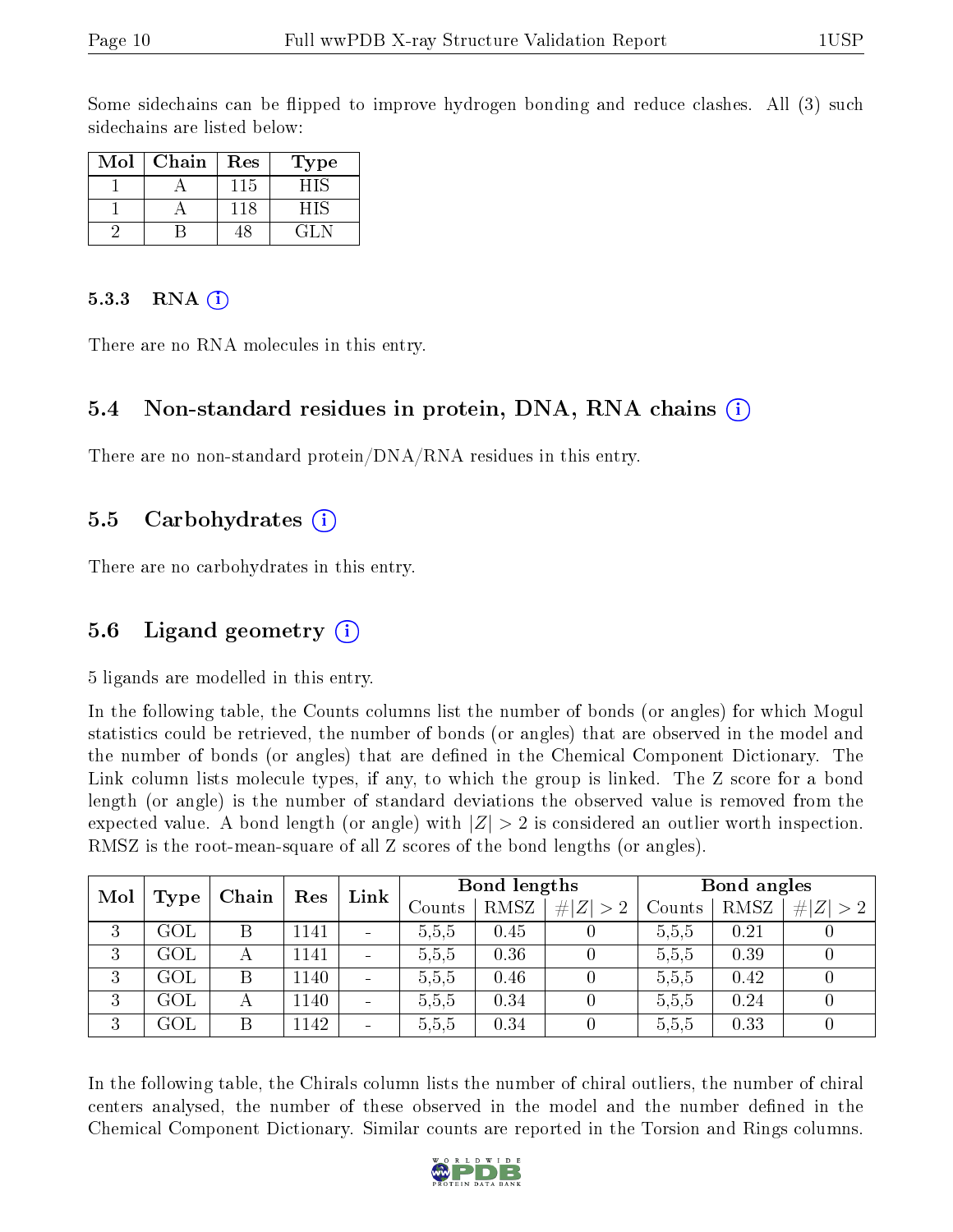| Mol | Type       | Chain | Res  | Link | Chirals | Torsions         | Rings |
|-----|------------|-------|------|------|---------|------------------|-------|
| 3   | <b>GOL</b> |       | 1141 |      |         | $\sqrt{2/4/4/4}$ |       |
| 3   | GOL        |       | 1141 |      |         | 1/4/4/4          |       |
| 3   | <b>GOL</b> |       | 1140 |      |         | $\sqrt{2/4/4/4}$ |       |
| ર   | <b>GOL</b> |       | 1140 |      |         | 1/4/4/4          |       |
| 3   | <b>GOL</b> | B     | 1142 |      |         | 4/4/4/4          |       |

'-' means no outliers of that kind were identified.

There are no bond length outliers.

There are no bond angle outliers.

There are no chirality outliers.

All (10) torsion outliers are listed below:

| Mol | Chain | Res  | Type | Atoms                                                          |
|-----|-------|------|------|----------------------------------------------------------------|
| 3   | B     | 1141 | GOL  | $O1-C1-C2-C3$                                                  |
| 3   | B     | 1140 | GOL  | $C1-C2-C3-O3$                                                  |
| 3   | В     | 1142 | GOL  | $C1$ -C <sub>2</sub> -C <sub>3</sub> -O <sub>3</sub>           |
| 3   | В     | 1142 | GOL  | $O1-C1-C2-C3$                                                  |
| 3   | В     | 1141 | GOL  | O1-C1-C2-O2                                                    |
| 3   | В     | 1140 | GOL  | O <sub>2</sub> -C <sub>2</sub> -C <sub>3</sub> -O <sub>3</sub> |
| 3   | В     | 1142 | GOL  | O1-C1-C2-O2                                                    |
| 3   | В     | 1142 | GOL  | O2-C2-C3-O3                                                    |
| 3   | А     | 1141 | GOL  | $O1-C1-C2-C3$                                                  |
| 3   | А     | 1140 | GOL  | O1-C1-C2-O2                                                    |

There are no ring outliers.

2 monomers are involved in 2 short contacts:

| $Mol$   Chain   $\overline{a}$ |       | Res   Type   Clashes   Symm-Clashes |
|--------------------------------|-------|-------------------------------------|
|                                | - GOL |                                     |
|                                | GOI.  |                                     |

## 5.7 [O](https://www.wwpdb.org/validation/2017/XrayValidationReportHelp#nonstandard_residues_and_ligands)ther polymers (i)

There are no such residues in this entry.

## 5.8 Polymer linkage issues (i)

There are no chain breaks in this entry.

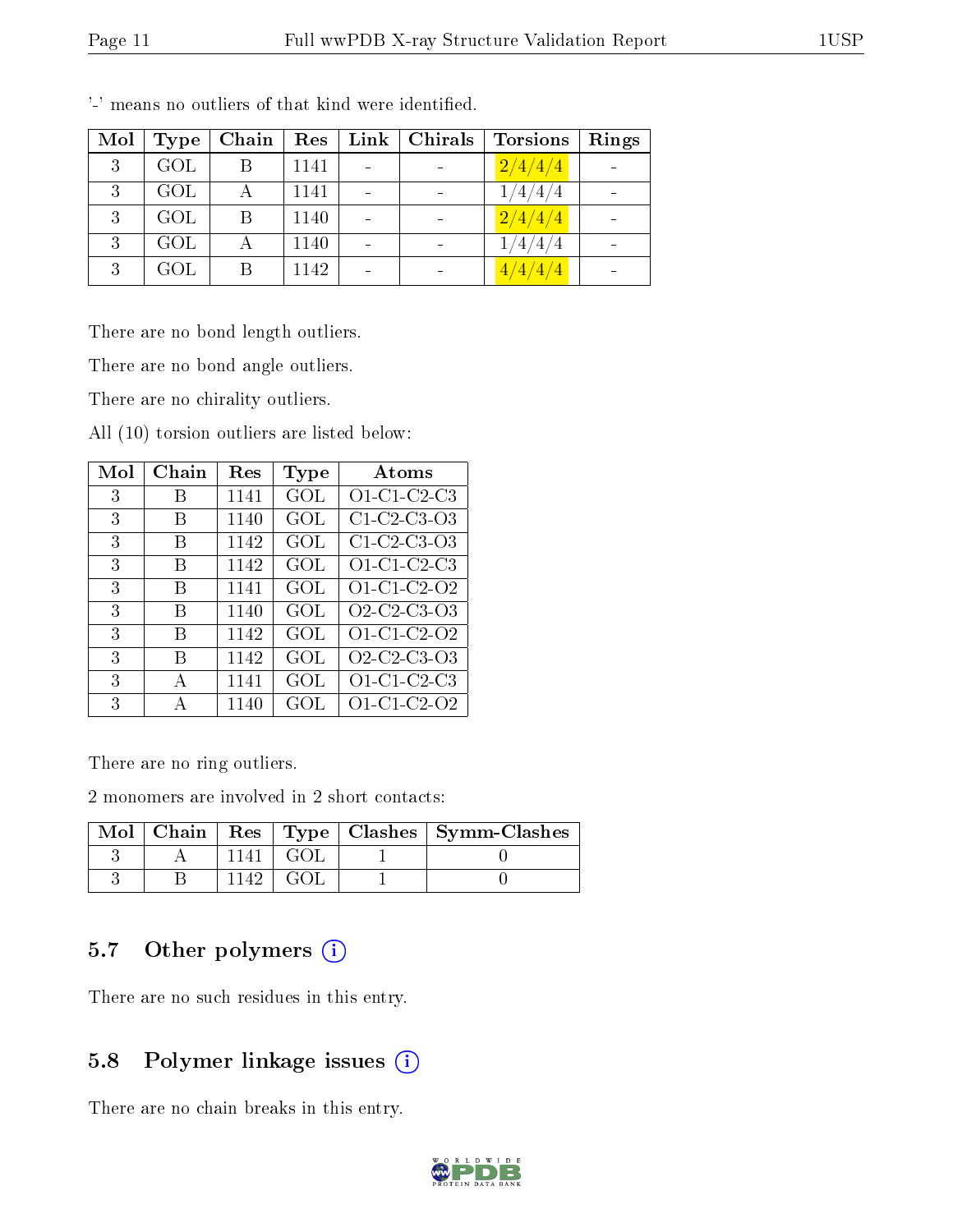## 6 Fit of model and data  $(i)$

## 6.1 Protein, DNA and RNA chains  $(i)$

In the following table, the column labelled  $#RSRZ> 2'$  contains the number (and percentage) of RSRZ outliers, followed by percent RSRZ outliers for the chain as percentile scores relative to all X-ray entries and entries of similar resolution. The OWAB column contains the minimum, median,  $95<sup>th</sup>$  percentile and maximum values of the occupancy-weighted average B-factor per residue. The column labelled ' $Q< 0.9$ ' lists the number of (and percentage) of residues with an average occupancy less than 0.9.

| Mol | Chain | Analysed         | ${ <\hspace{-1.5pt}{\mathrm{RSRZ}} \hspace{-1.5pt}>}$ | $\rm \#RSRZ{>}2$    | $OWAB(A^2)$    | $\rm Q\textcolor{black}{<}0.9$ |
|-----|-------|------------------|-------------------------------------------------------|---------------------|----------------|--------------------------------|
|     |       | $135/139$ (97\%) | 0.47                                                  | $12(8\%)$ 9 11      | 14, 26, 53, 62 |                                |
|     |       | $132/139(94\%)$  | 0.45                                                  | $9(6\%)$ 17<br>19   | 16, 29, 46, 54 |                                |
| All | All   | $267/278(96\%)$  | 0.46                                                  | 12 <br>21(7%)<br>14 | 14, 28, 51, 62 |                                |

All (21) RSRZ outliers are listed below:

| Mol            | Chain                   | Res            | Type                    | <b>RSRZ</b>      |
|----------------|-------------------------|----------------|-------------------------|------------------|
| $\overline{2}$ | B                       | 15             | $\rm{ARG}$              | 4.9              |
| $\overline{1}$ | $\overline{\rm A}$      | 72             | ASP                     | 4.4              |
| $\overline{1}$ | $\overline{A}$          | 14             | $\overline{\text{GLY}}$ | 3.9              |
| $\mathbf{1}$   | $\overline{\rm A}$      | 71             | ILE                     | 3.7              |
| $\overline{2}$ | $\mathbf{B}$            | 72             | ASP                     | 3.6              |
| $\overline{1}$ | $\overline{\rm A}$      | 104            | <b>GLY</b>              | 3.5              |
| $\overline{2}$ | $\boldsymbol{B}$        | 104            | <b>GLY</b>              | 3.3              |
| $\overline{2}$ | $\overline{B}$          | 71             | ILE                     | 3.2              |
| $\overline{1}$ | $\overline{\rm A}$      | 16             | <b>ALA</b>              | 3.2              |
| $\overline{1}$ | $\overline{A}$          | 88             | $\overline{\rm ALA}$    | $\overline{2.9}$ |
| $\overline{2}$ | $\boldsymbol{B}$        | 16             | <b>ALA</b>              | 2.9              |
| $\overline{1}$ | $\overline{\rm A}$      | 75             | $\overline{\rm ALA}$    | 2.8              |
| $\overline{2}$ | $\overline{B}$          | $\overline{2}$ | $\overline{\rm ALA}$    | 2.7              |
| $\mathbf{1}$   | $\overline{\rm A}$      | 139            | GLU                     | 2.6              |
| $\overline{2}$ | $\overline{\mathrm{B}}$ | 14             | $\rm GLY$               | $2.5\,$          |
| $\mathbf{1}$   | $\bf{A}$                | 15             | $\rm{ARG}$              | 2.3              |
| $\overline{1}$ | $\overline{\rm A}$      | 74             | PRO                     | 2.3              |
| $\mathbf{1}$   | $\overline{\rm A}$      | 50             | PHE                     | 2.2              |
| $\overline{2}$ | $\overline{B}$          | 106            | SER                     | $2.2\,$          |
| $\overline{2}$ | $\boldsymbol{B}$        | $26\,$         | <b>LEU</b>              | 2.1              |
| $\mathbf{1}$   | A                       | $\overline{4}$ | VAL                     | 2.0              |